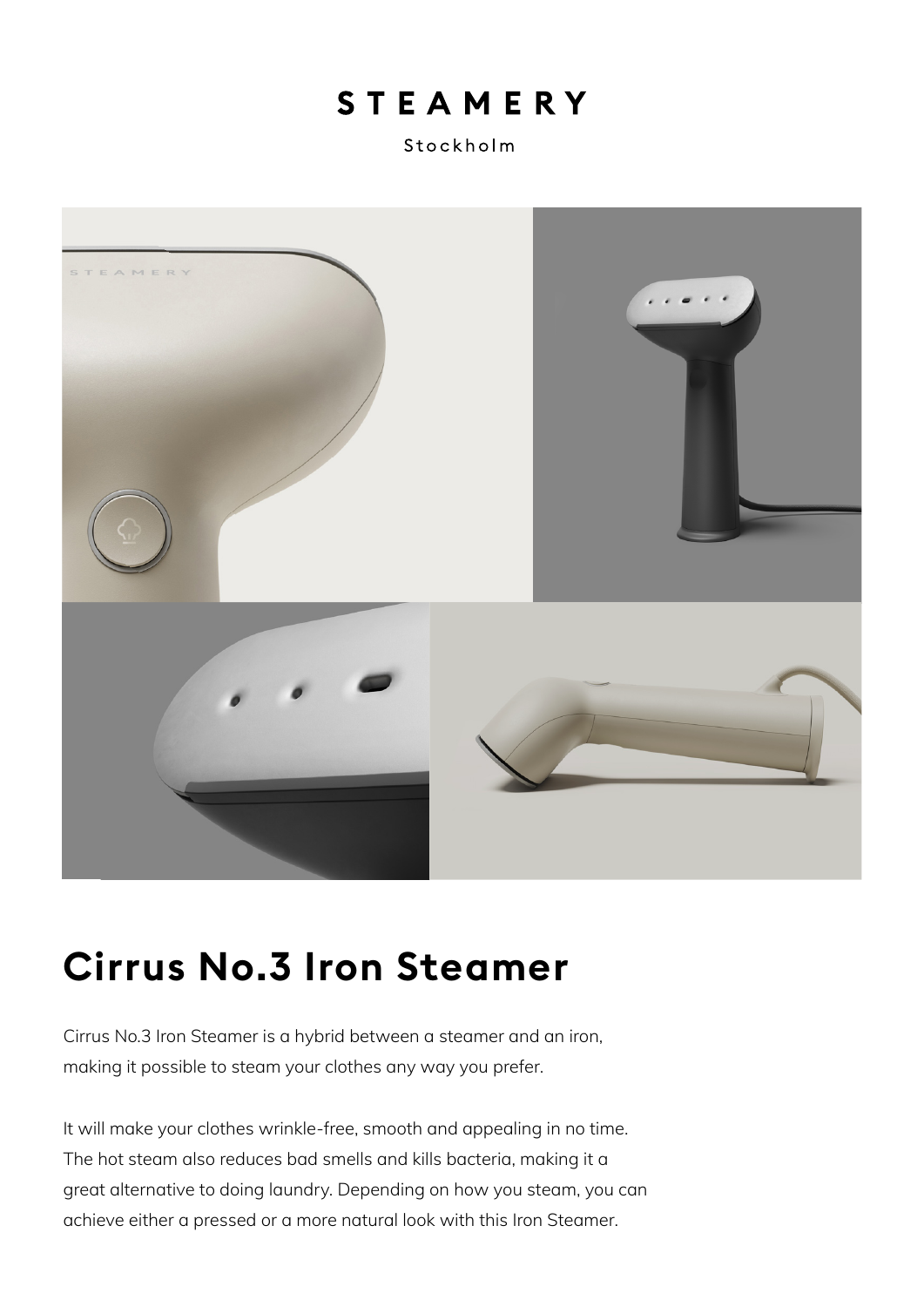## **Features**



### **A Hybrid Between a Steamer and an Iron**

Cirrus No.3 Iron Steamer has an ironing plate that heats up to the same heat level as level 1 on an iron. This plate improves the steam quality, helps dry the fabric and can give your clothes either a pressed or a smooth look.



#### **Minimalistic Design Object**

Cirrus No.3 Iron Steamer represents the ideal balance between functionality and esthetics. Its unique geometrical silhouette and selected design elements fits right into a modern home.



#### **High Performance**

Cirrus No.3 Iron Steamer heats up in only 25 seconds and has a high and steady steam pressure. The convex shape and textured surface of the ironing plate are designed to enhance the friction between the mouthpiece and the fabric.



#### **Stand Up/Lie Down Function**

When not in use, the Cirrus No.3 Iron Steamer can be placed in an upright standing position, or, thanks to the protection brim, it can be laid down on any flat surface.



#### **On/Off Switch**

Cirrus No.3 Iron Steamer has an on/ off switch so you easily can turn your steamer on and off. Leave the steamer plugged in while not in use and save time.



#### **Steam Button**

Press the steam button while steaming in order to save water.

#### **Water tank**

Cirrus No.3 Iron Steamer has a 90 ml vertical water tank that slides into position using magnetic attraction. The tank provides a constant pressure regardless of the amount of water left. Enough water to steam approximately 3 garments.



#### **Energy-Efficient**

Cirrus No.3 Iron Steamer is energyefficient and runs on 1000W only.

| ֠ |  |
|---|--|
|   |  |

#### **Safety**

The steamer will automatically power off after 30 minutes of being idle. Cirrus No.3 is also equipped with an enlarged oval hole on the ironing plate, ensuring that the steamer won't suddenly jet out hot water.



#### **Small and Neat – Ideal for Traveling**

In comparison to a home-steamer, a hand-steamer is perfect to bring on travels. Cirrus No.3 Iron Steamer is smaller than a regular hand-steamer and takes up less space in your home, suitcase or hand luggage.



#### **Wearable Ironing Tool**

Wear the ironing tool to press the fabric against the ironing plate while steaming.



#### **Mouthpiece Protection Cover**

Use the mouthpiece protection cover when the steamer is not in use.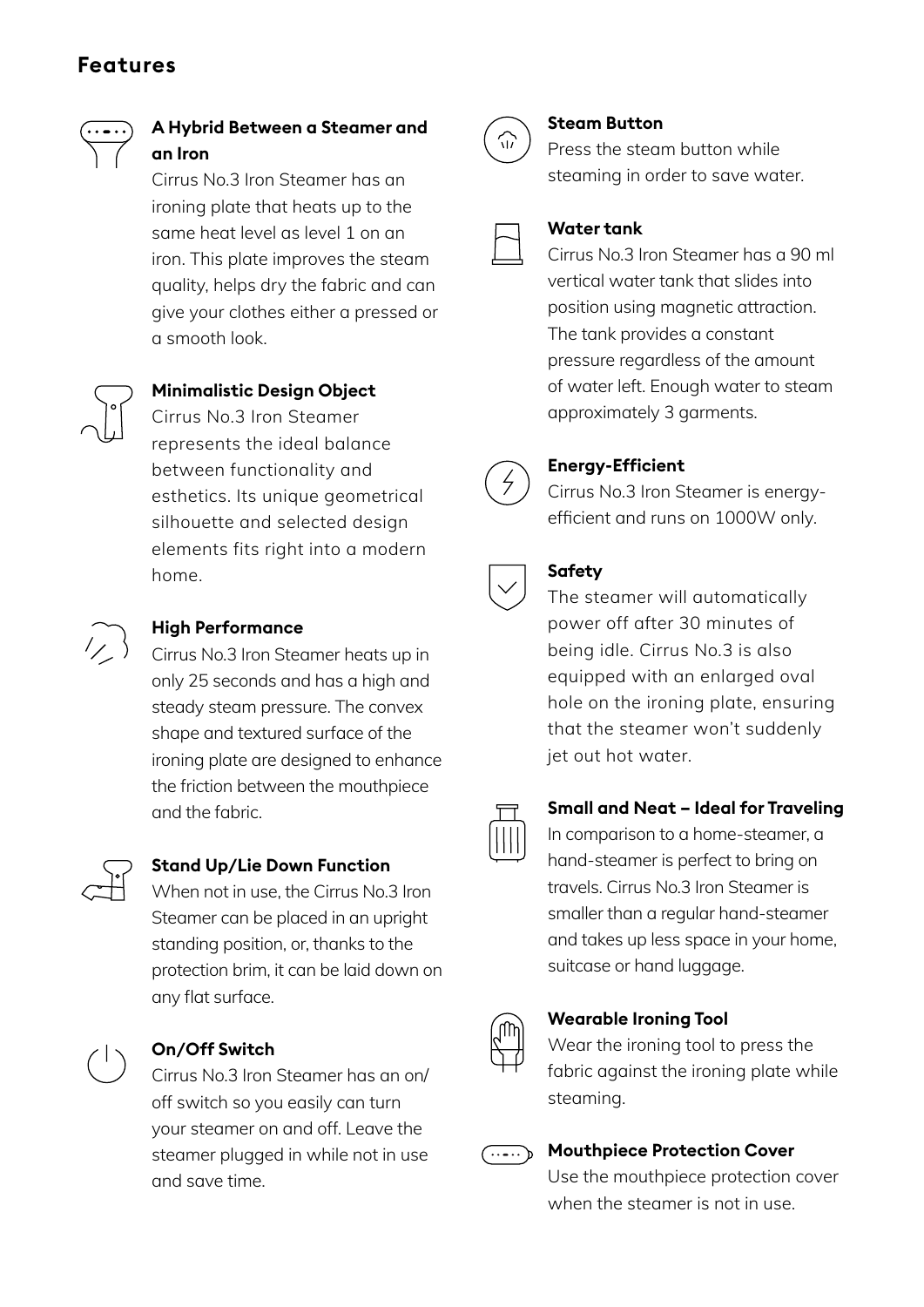## **How to Use**

Steaming your clothes with Cirrus No.3 Iron Steamer is not difficult. You will quickly get the hang of it and find your own way.



#### **Steaming from The Outside**

The most common steaming technique. For a professional result, make sure to grab the fabric's bottom edge and press the steamer against the fabric. Use the wearable ironing tool that is heat protected and press the fabric against the heated ironing plate while steaming.



#### **Steaming from The Inside**

A useful technique for removing creases on shirts, blouses and t-shirts. Grab the hem to stretch out the fabric and slowly slide the ironing plate from the garment's inside. Please keep in mind that the steam is hot and that the ironing plate on a Cirrus No.3 Iron Steamer is hot like an iron.



#### **Wearable Ironing Tool**

Use the wearable ironing tool as a glove to press the fabric with the steamer. This heat protection tool is great for smoothing out tough wrinkles and is also a great tool when aiming for a pressed look. Suitable for shirt collars, cuffs, pockets and bottom of a shirt or a blouse.



#### **Use Like an Iron**

Cirrus No.3 Iron Steamer can also be used like an iron. Use a towel as a base instead of an ironing board and press the steamer against the fabric. Great when you want a pressed effect.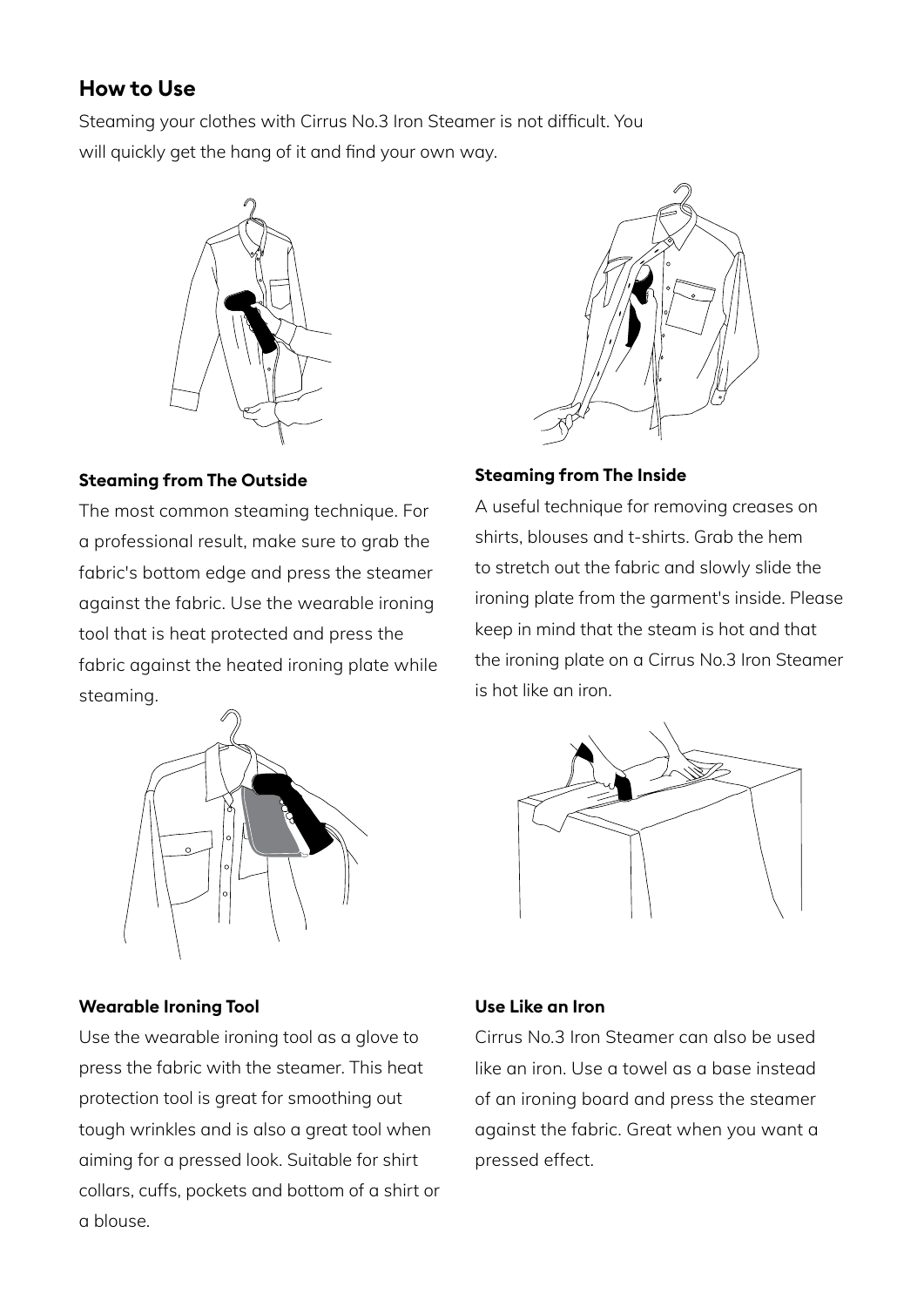

## **Water and Water Quality**

Cirrus No.3 Iron Steamer is equipped with limescale traps (small pockets on the inside) that minimize the risk of limescale clogging the steamer. However, to make your Cirrus No.3 Iron Steamer last longer, please read the following recommendations below.

## **If you live in an area with hard water, we recommend using:**

- Steamery's Steam Water
- Bottled or filtered still water
- Distilled water
- Battery water

## **If you live in an area with soft water, we recommend using:**

• Regular tap water or any kind of distilled water